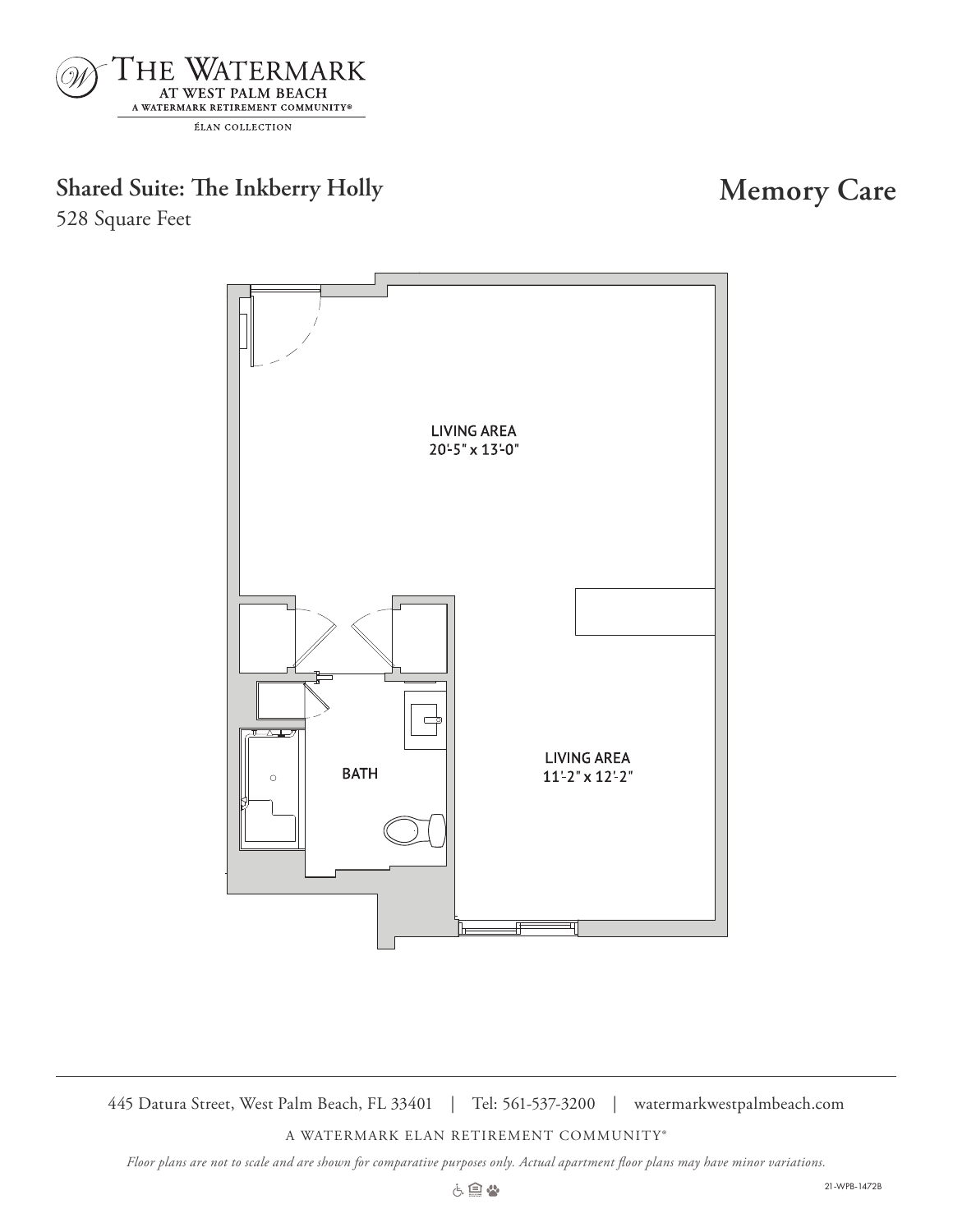

## Private Studio: The Mahogany **Memory Care**

309 Square Feet



445 Datura Street, West Palm Beach, FL 33401 | Tel: 561-537-3200 | watermarkwestpalmbeach.com

A WATERMARK ELAN RETIREMENT COMMUNITY®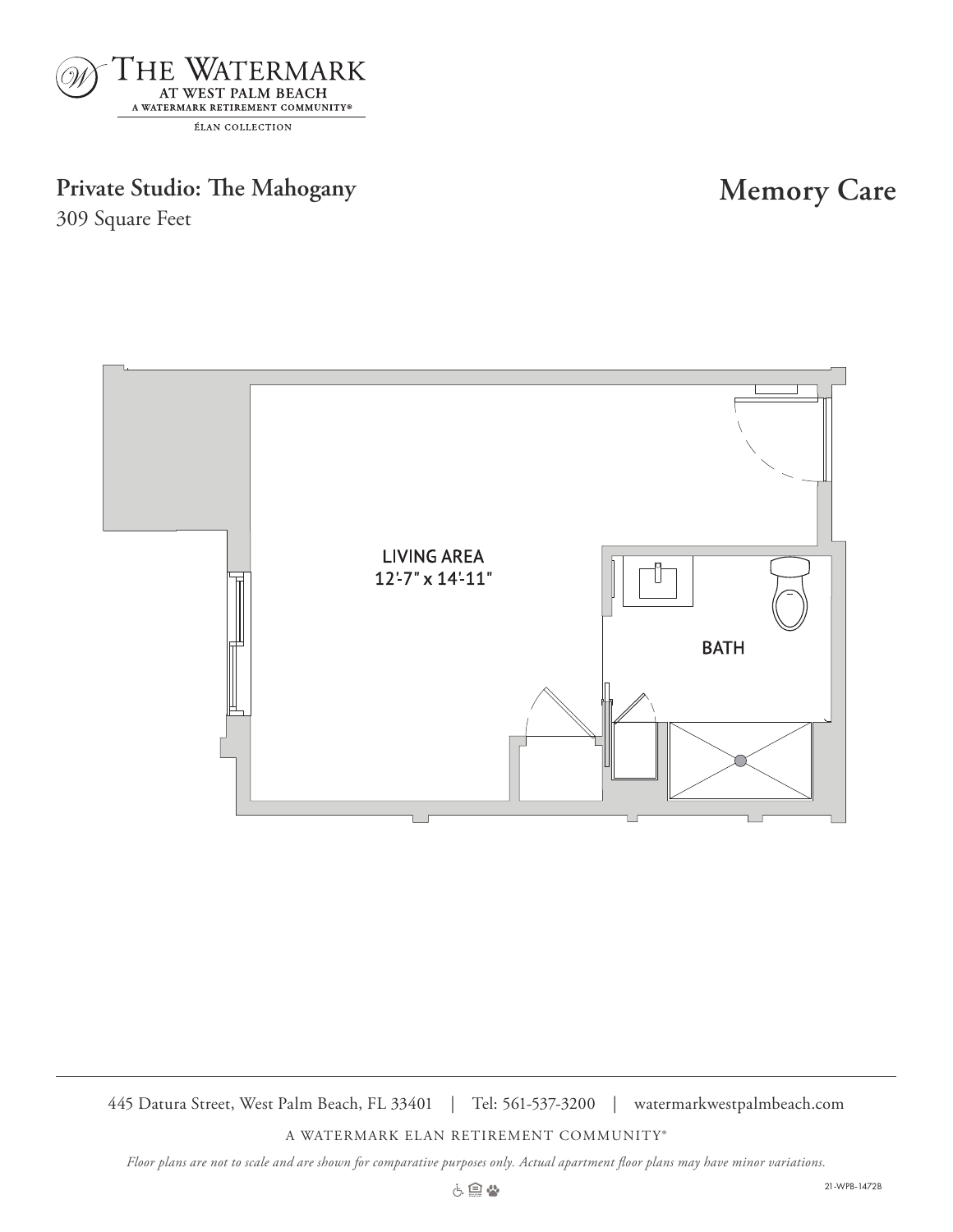

Private Studio: The Sweetbay Manolia **Memory Care** 

374 Square Feet



445 Datura Street, West Palm Beach, FL 33401 | Tel: 561-537-3200 | watermarkwestpalmbeach.com

A WATERMARK ELAN RETIREMENT COMMUNITY®